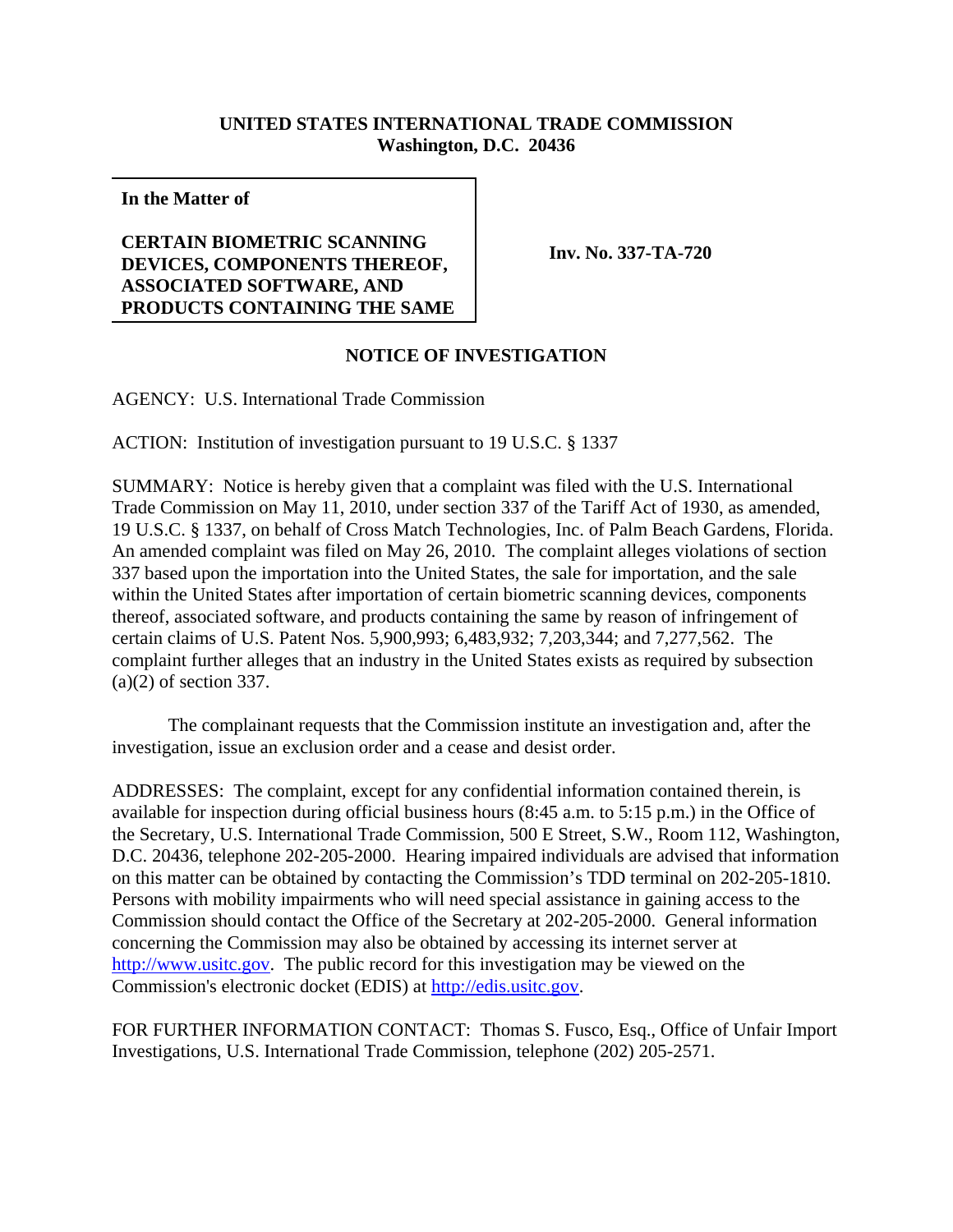AUTHORITY: The authority for institution of this investigation is contained in section 337 of the Tariff Act of 1930, as amended, and in section 210.10 of the Commission's Rules of Practice and Procedure, 19 C.F.R. § 210.10 (2010).

SCOPE OF INVESTIGATION: Having considered the complaint, the U.S. International Trade Commission, on June 10, 2010, ORDERED THAT –

(1) Pursuant to subsection (b) of section 337 of the Tariff Act of 1930, as amended, an investigation be instituted to determine whether there is a violation of subsection  $(a)(1)(B)$  of section 337 in the importation into the United States, the sale for importation, or the sale within the United States after importation of certain biometric scanning devices, components thereof, associated software, or products containing the same that infringe one or more of claims 10-13 and 15-18 of U.S. Patent No. 5,900,993; claims 6-8, 13-15, and 19-21 of U.S. Patent No. 6,483,932; claims 1, 4, 30, 32, and 41-44 of U.S. Patent No. 7,203,344; and claims 1, 2, and 7 of U.S. Patent No.7,277,562, and whether an industry in the United States exists as required by subsection (a)(2) of section 337;

(2) For the purpose of the investigation so instituted, the following are hereby named as parties upon which this notice of investigation shall be served:

(a) The complainant is:

Cross Match Technologies, Inc. 3950 RCA Boulevard, Suite 5001 Palm Beach Gardens, Florida 33410

(b) The respondents are the following entities alleged to be in violation of section 337, and are the parties upon which the complaint is to be served:

> Suprema, Inc. 16F Parkview Office Tower Jeongja-dong, Bundang-gu, Seongnam-Si Gyeonggi-Do, 463-863 Korea

Mentalix, Inc. 1255 W.  $15<sup>th</sup>$  Street Suite # 370 Plano, Texas 75075

(c) The Commission investigative attorney, party to this investigation, is Thomas S. Fusco, Esq., Office of Unfair Import Investigations, U.S. International Trade Commission, 500 E Street, S.W., Suite 401, Washington, D.C. 20436; and